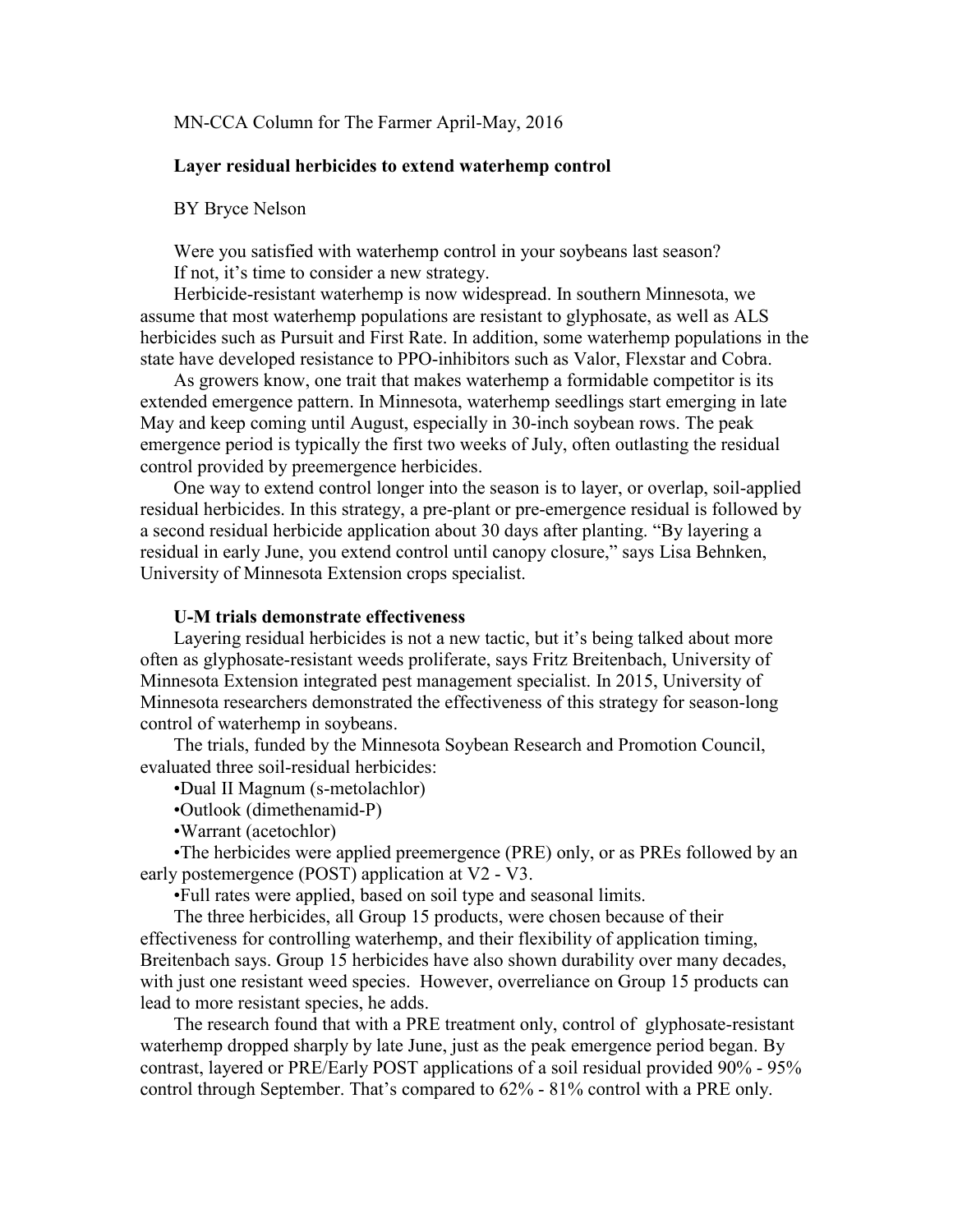Better waterhemp control led to higher soybean yields, which increased 6 to 14 bu./acre in the layered treatments.

#### **Sample overlapping residual programs**

The clients I work with have found that this layering tactic works very well for control of waterhemp in soybeans.

In no-till or strip-till fields, I recommend using Sharpen (salflufenacil) in the burndown, for broadleaf control plus residual activity on waterhemp. Follow with an early postemergence treatment of Dual II Magnum, Outlook or Warrant, tank-mixed with Flexstar GT (fomesafen + glyphosate).

In conventionally tilled fields, my clients have seen very good results with a preemergence application of Authority products (sulfentrazone), Boundary (smetolachlor + metribuzin), or Optill (saflufenacil + imazethapry), followed by a timely postemergence application of Dual II Magnum, Outlook or Warrant mixed with Flexstar GT<sup>.</sup>

The precise timing of the second soil-residual application will depend on what products you spray, the stage of soybean development, moisture and environmental conditions, and label restrictions. "There's a window of 21 to 45 days after planting," Breitenbach says. But, "It's better to be on the early side than the late side."

Also keep in mind that soil-applied residual herbicides won't kill emerged waterhemp plants, Behnken adds. "These products work on germinating weed seeds only. So you still need to scout and have a plan for controlling emerged weeds."

In addition, soil-applied herbicides require moisture for activation. But even if the soil is dry, a program of overlapping residuals is recommended. In a dry environment, these chemicals degrade quite slowly, so herbicide will still be available in the soil when you do get moisture and weeds start germinating.

#### **Significant return to practice**

As the U-M research showed, the payback for layering residual herbicides in soybeans is significant — especially in problem fields with heavy infestations of waterhemp and other small-seeded broadleaf weeds. For my clients, I also recommend sequential residual applications in newly-rented fields, where you don't know the weed history.

In no-till or strip-till soybeans, this strategy adds little or no extra weed control expense. In tilled soybeans, it will add \$8 to \$10 per acre of expense, but the cost is usually offset by higher yields. Equally important, this program helps prevent weed seed deposits, keeping your future weed management costs in check.

*Bryce Nelson is owner of Advantage Crop Consulting, Rose Creek. You can find information and links to Minnesota certified crop advisers at [http://www.mcpr-cca.org,](http://www.mcpr-cca.org/) and [http://mnicca.org.](http://mnicca.org/)*

## **Key points**

•Multi-herbicide-resistant waterhemp is widespread in Minnesota.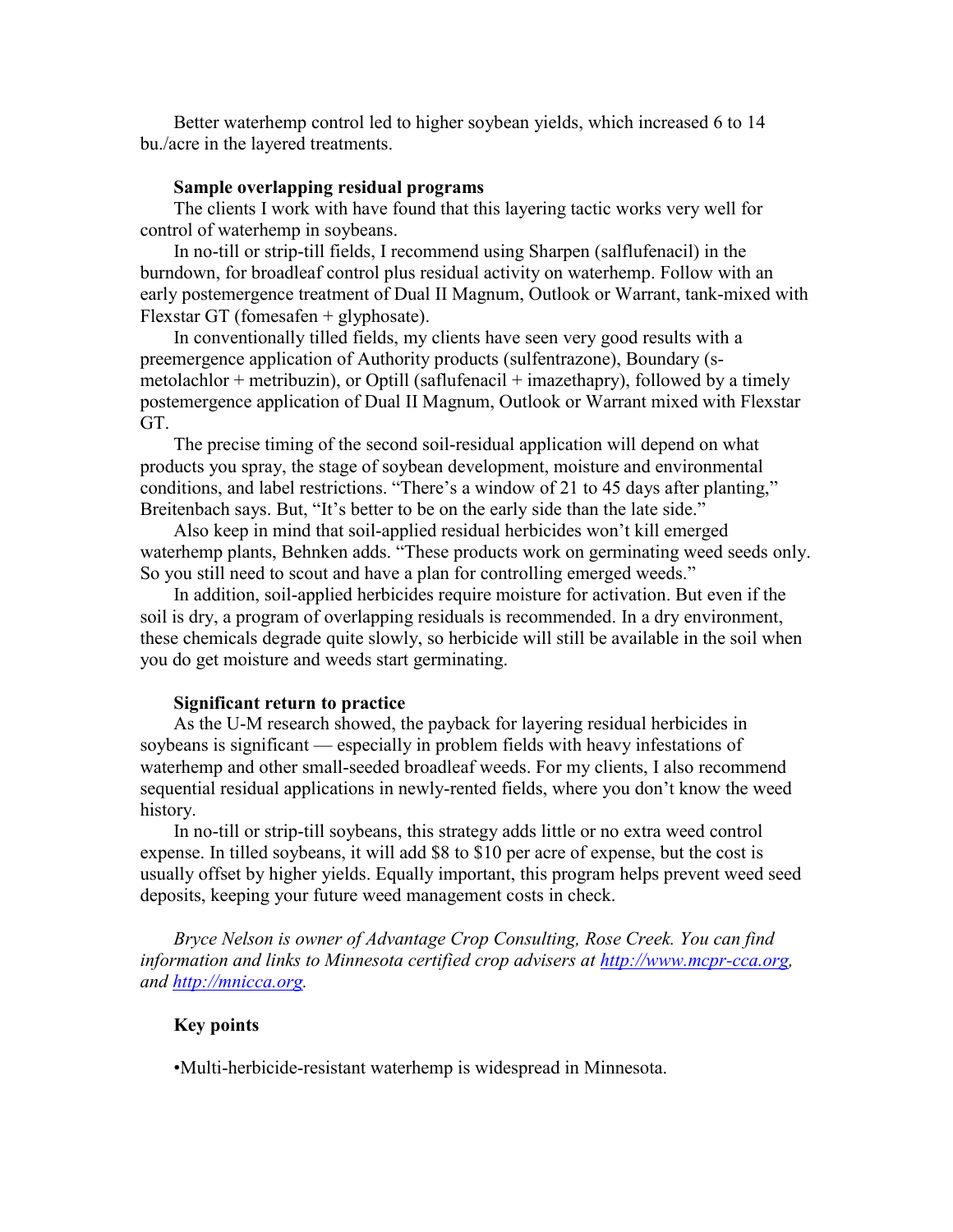•Sequential applications of soil-residual herbicides provide season-long waterhemp control.

•The added cost of tank-mixing a residual is offset by higher yields.

# **Comparing single and sequential residual herbicide applications**





**University of Minnesota trials compared waterhemp control in soybeans with residual herbicides applied preemergence only, or layered pre- and early postemergence. The soybeans on the left were treated with a single preemergence application of Outlook on May 5. The soybeans on the right were treated with a preemergence application of Outlook on May 5 followed by a second application of Outlook on June 8. (All PRE treatments also included Pursuit to eliminate other broadleaf weeds.) Season-long waterhemp control with a PRE alone was 71%, compared to 94% with a layered program.**





*Photos: Lisa Behnken, Fritz Breitenbach, University of Minnesota Extension, Rochester*

| Waterhemp control and soybean yield with residual herbicides                          |                       |             |                         |         |         |                |
|---------------------------------------------------------------------------------------|-----------------------|-------------|-------------------------|---------|---------|----------------|
| <b>Treatment</b>                                                                      | Rate                  | Time**      | <b>Weed Control (%)</b> |         |         | Yield          |
| (Herbicide)*                                                                          | (per acre)            |             | 5/27/15                 | 6/26/15 | 9/29/15 | (bu/acre)      |
| Dual II Magnum                                                                        | $1.5$ pt              | <b>PRE</b>  | 99                      | 91      | 81      | 43             |
| Dual II Magnum/                                                                       | $1.5$ pt/             | PRE/        | 99                      | 96      | 95      | 49             |
| Dual II Magnum                                                                        | $1.0$ pt              | <b>POST</b> |                         |         |         |                |
|                                                                                       |                       |             |                         |         |         |                |
| Outlook                                                                               | 18 fl oz              | <b>PRE</b>  | 99                      | 85      | 71      | 40             |
| Outlook/                                                                              | $14 \text{ fl}$ $oz/$ | PRE/        | 99                      | 97      | 94      | 51             |
| Outlook                                                                               | $10f$ l oz            | <b>POST</b> |                         |         |         |                |
|                                                                                       |                       |             |                         |         |         |                |
| Warrant                                                                               | $1.6$ qt              | <b>PRE</b>  | 99                      | 82      | 62      | 32             |
| Warrant/                                                                              | 1.6 $qt/$             | PRE/        | 98                      | 95      | 90      | 46             |
| Warrant                                                                               | $1.6$ qt              | <b>POST</b> |                         |         |         |                |
| $LSD P=0.01$                                                                          |                       |             | 1                       |         | 7       | $\overline{4}$ |
| *All PRE treatments included 4 fl. oz./acre Pursuit                                   |                       |             |                         |         |         |                |
| **Application dates: PRE: 5/5/15; Post: 6/8/15                                        |                       |             |                         |         |         |                |
| Source: Lisa Behnken, Fritz Breitenbach, University of Minnesota Extension, Rochester |                       |             |                         |         |         |                |

**2015 trials at the University of Minnesota, Rochester demonstrated the effectiveness of layering soil-applied residual herbicides for season-long control of glyphosateresistant waterhemp in soybeans. The research found that with a PRE treatment only, waterhemp control dropped sharply by late June, just as the peak waterhemp emergence period began. Layered applications of soil residuals provided 90%-95%**